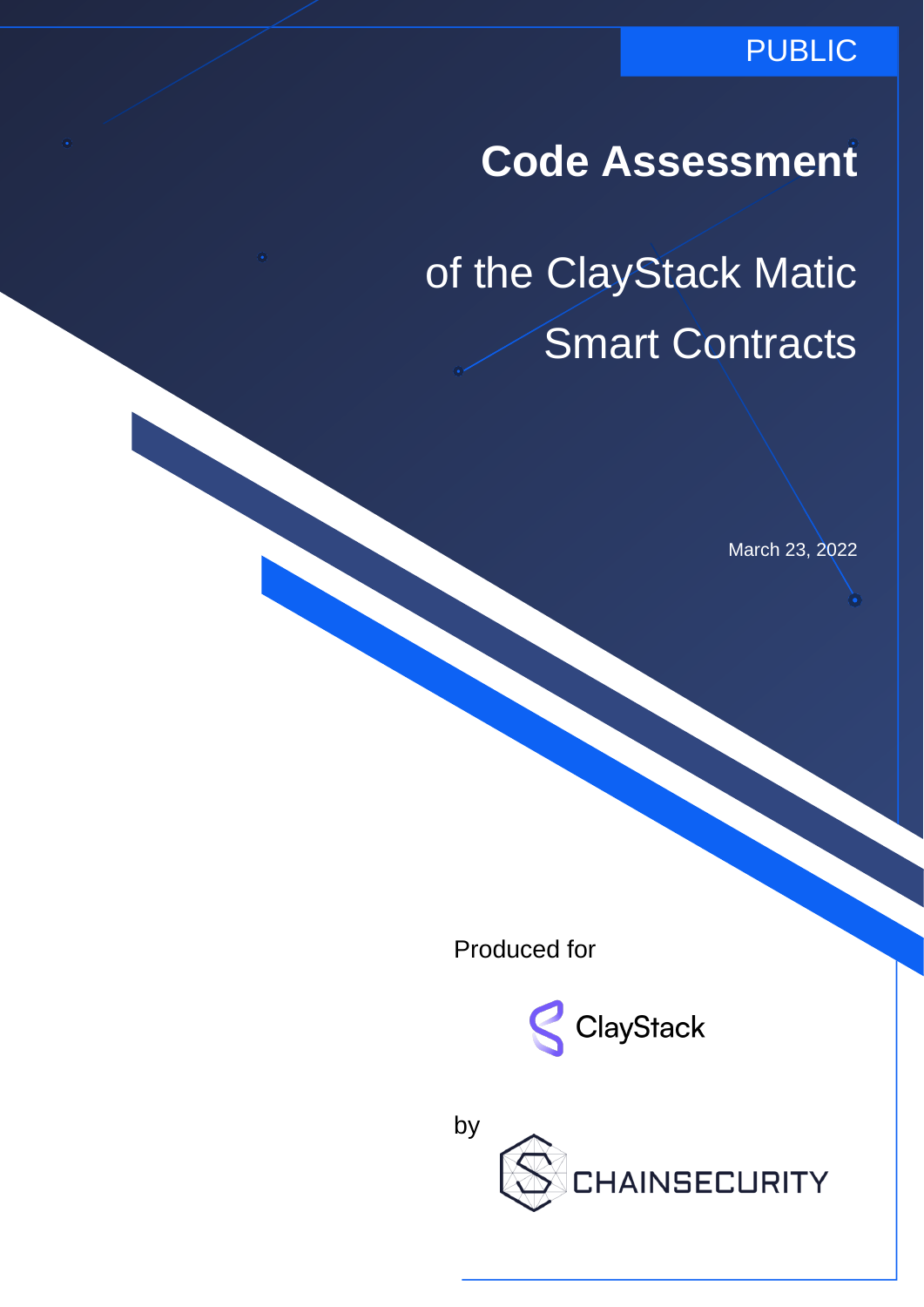## **Contents**

 $\circledS$ 

| <b>1 Executive Summary</b>      | $\mathbf{3}$   |
|---------------------------------|----------------|
| 2 Assessment Overview           | $\overline{5}$ |
| 3 Limitations and use of report | 7              |
| 4 Terminology                   | 8              |
| 5 Findings                      | 9              |
| <b>6 Resolved Findings</b>      | 10             |
|                                 |                |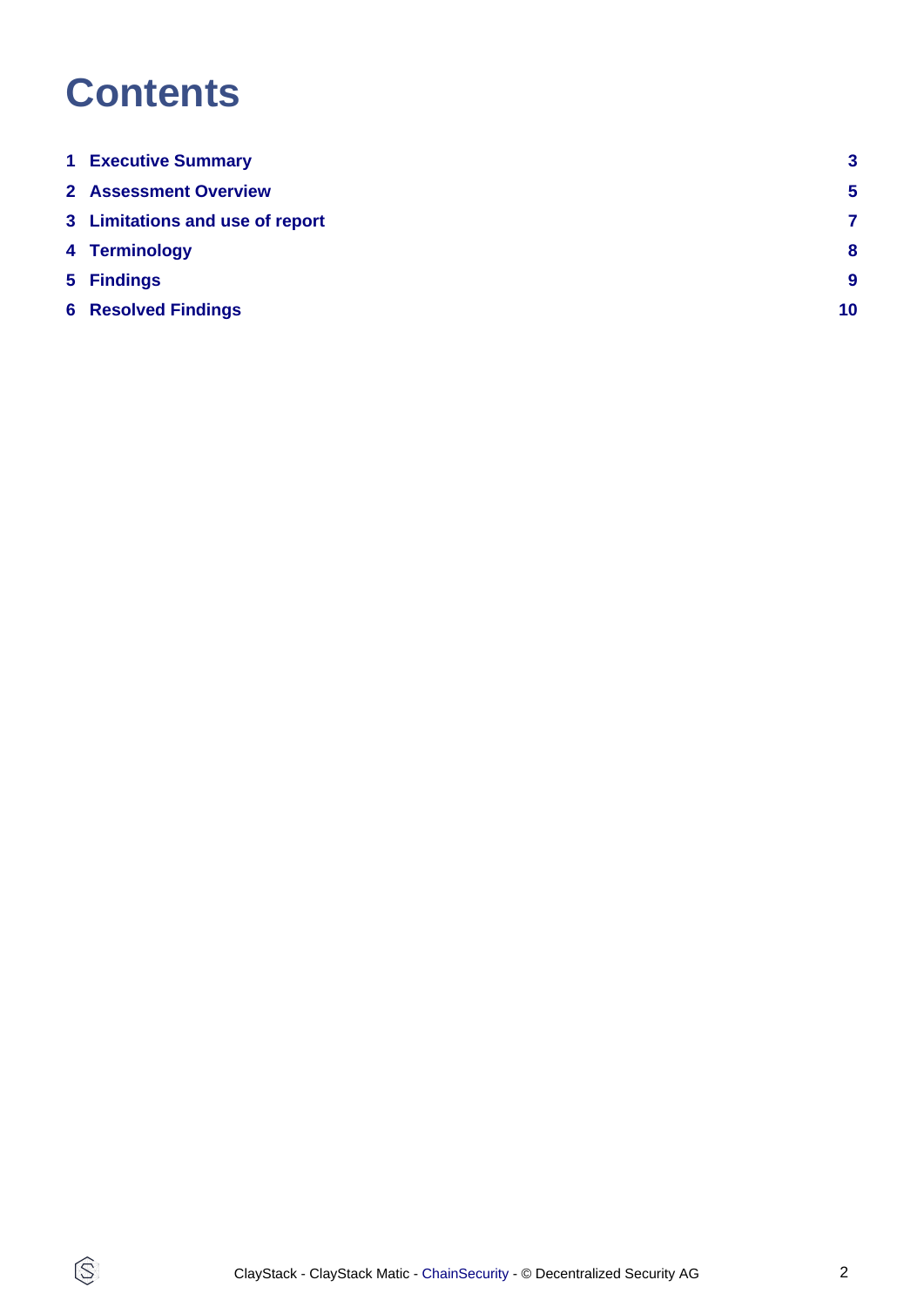# <span id="page-2-0"></span>**1 Executive Summary**

Dear ClayStack team,

Thank you for trusting us to help ClayStack with this security audit. Our executive summary provides an overview of subjects covered in our audit of the latest reviewed contracts of ClayStack Matic according to [Scope](#page-4-1) to support you in forming an opinion on their security risks.

ClayStack implements a staking pool implementation that simplifies the staking MATIC tokens on numerous Polygon validators. A user that joins the pool, locks MATIC tokens and gets csMATIC tokens that accumulate the rewards over time. The csMATIC tokens can be then burned, to get the locked MATIC tokens back.

The most critical subjects covered in our audit are the security of the pool and token contracts, the functional correctness and the safety of the deposited funds. Security regarding all the aforementioned subjects is high.

In the final iteration after the intermediate reports no issues remain open. Overall we find that the codebase in its current state provides a high level of security.

It is important to note that security audits are time-boxed and cannot uncover all vulnerabilities. They complement but don't replace other vital measures to secure a project.

The following sections will give an overview of the system, our methodology, the issues uncovered and how they have been addressed. We are happy to receive questions and feedback to improve our service.

Sincerely yours,

ß

**ChainSecurity**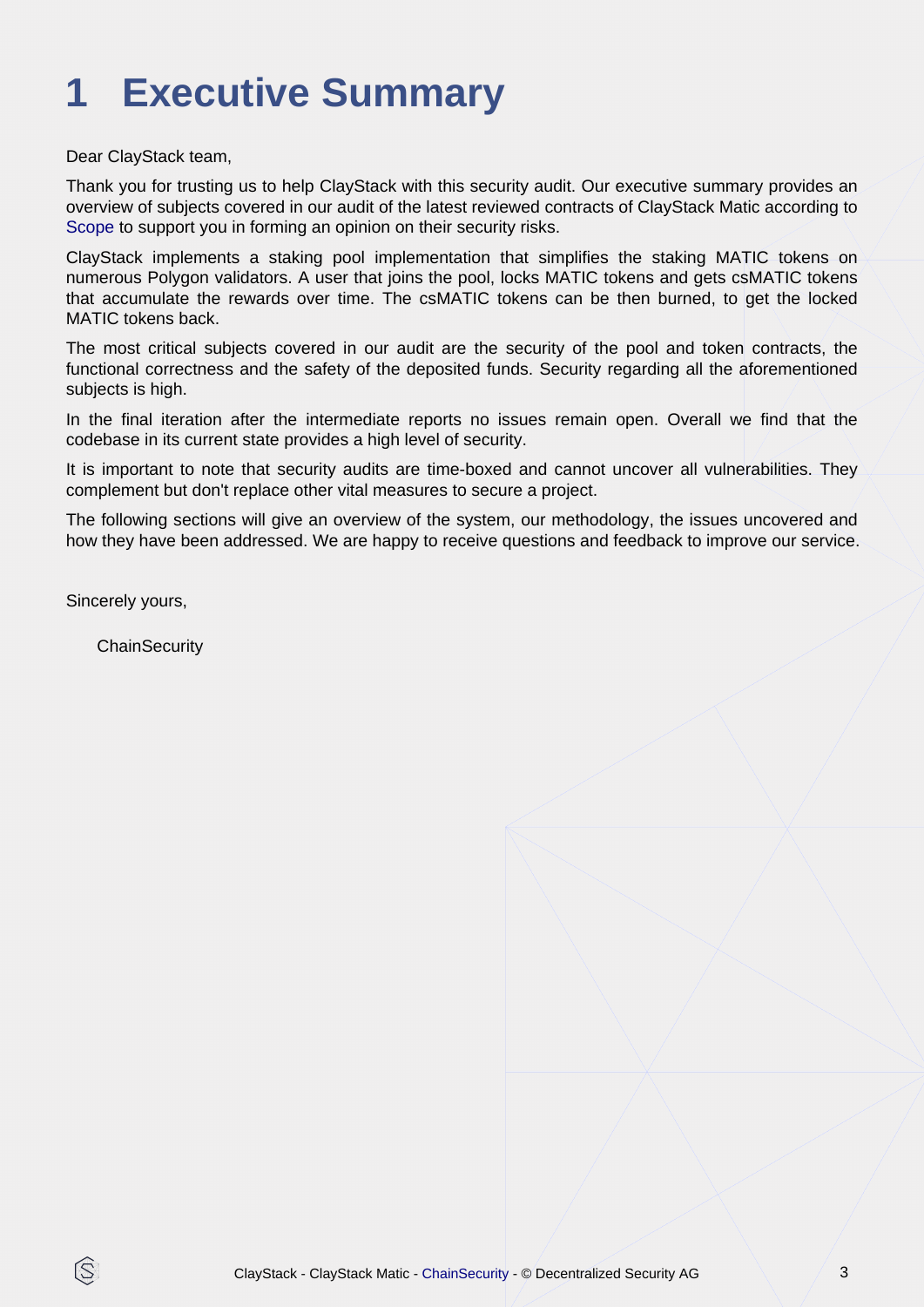## **1.1 Overview of the Findings**

Below we provide a brief numerical overview of the findings and how they have been addressed.

| <b>Critical</b> -Severity Findings |    |
|------------------------------------|----|
| <b>High-Severity Findings</b>      |    |
| <b>Medium</b> -Severity Findings   |    |
| <b>Low</b> -Severity Findings      | 12 |
| <b>• Code Corrected</b>            | 11 |
| • Specification Changed            |    |

 $\circledS$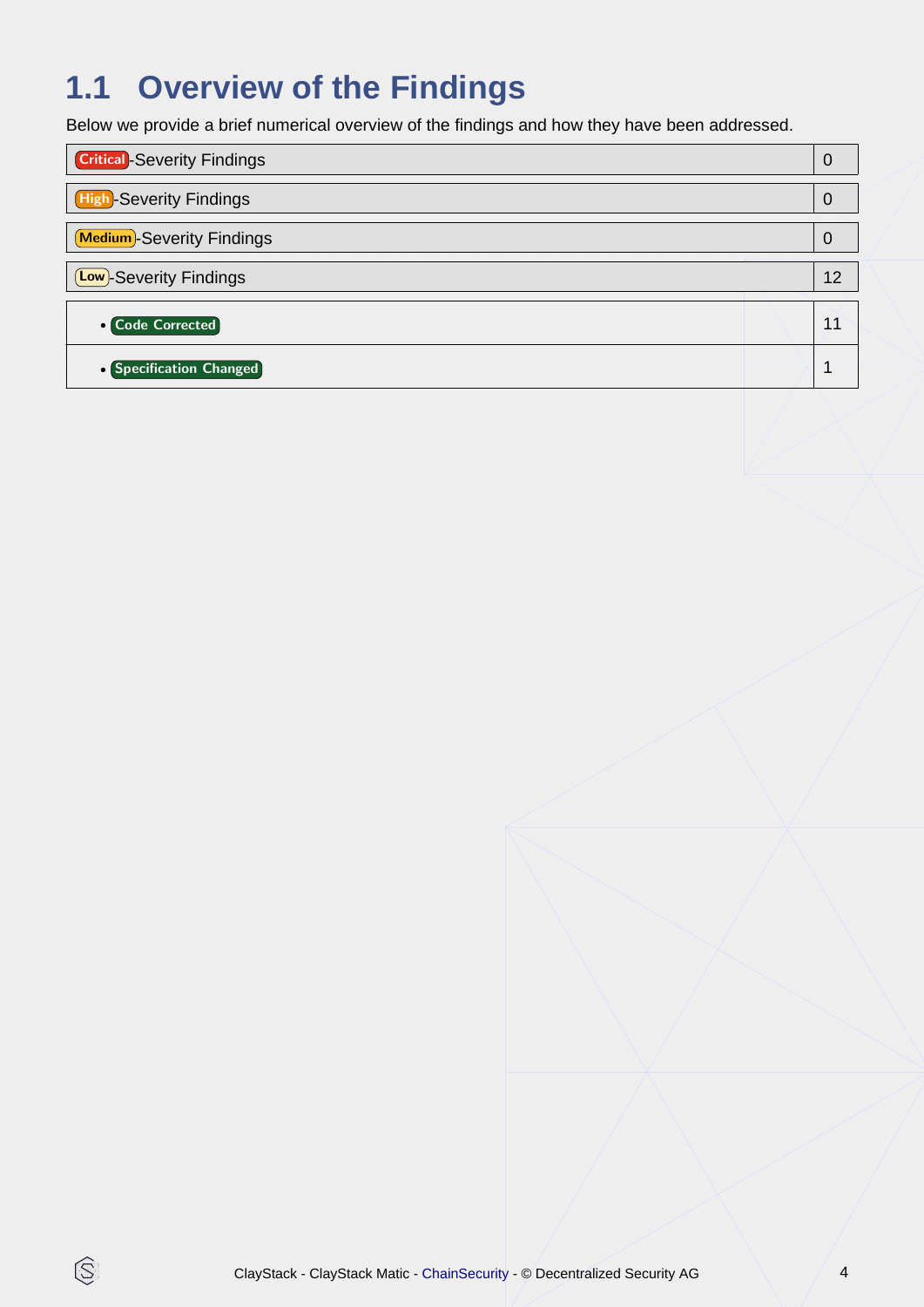# <span id="page-4-2"></span><span id="page-4-0"></span>**2 Assessment Overview**

In this section, we briefly describe the overall structure and scope of the engagement including the code commit which is referenced throughout this report.

## <span id="page-4-1"></span>**2.1 Scope**

The assessment was performed on the following source code files inside the ClayStack Matic repository based on the documentation files.

- ClayMatic.sol
- IClayMain.sol
- CsToken.sol
- RoleManager.sol

The table below indicates the code versions relevant to this report and when they were received.

| )ate        | Commit Hash                              | <b>Note</b>        |
|-------------|------------------------------------------|--------------------|
| 31 Jan 2022 | 74fe4e52b696c53fd5e0fbbf858fc2f06086f232 | Initial Version    |
| 11 Mar 2022 | ebd2d78e38af34c9eb4cca4bfb9745126563a850 | Version with fixes |

For the solidity smart contracts, the compiler version 0.8.11 was chosen.

### **2.1.1 Excluded from scope**

All source files inside the ClayStack Matic repository, that are not mentioned in [Scope](#page-4-1), are not part of this assessment. The imported libraries and contracts are excluded from the scope as well.

### **2.1.2 Deployment**

ĺS

The deployment was verified based on a modified version of the code utilizing OpenZeppelin 4.5.0, while the audit was based on OpenZeppelin 4.4.2.

| <b>Contract</b>              | <b>Ethereum Mainnet address</b>              |
|------------------------------|----------------------------------------------|
| ClayMatic: Proxy             | 0x91730940DCE63a7C0501cEDfc31D9C28bcF5F905   |
| ClayMatic:<br>Implementation | $0xD634626DE5C6237CE3eaa6805B102Bb8CE9a0e9E$ |
| csToken                      | 0x38b7bf4eecf3eb530b1529c9401fc37d2a71a912   |

We validated deployment at the following addresses on Ethereum Mainnet for block 14396490:

Deployment verification ensures that the code we audited has been deployed at the specified addresses. In cases where upgradeable contracts are used, we also validate that the proxy uses the correct implementation contract at the specified block.

We do not validate any state parameters set during deployment or afterwards and users should take caution to ensure that the contract is configured correctly and that any proxies utilize verified and trusted implementation contracts.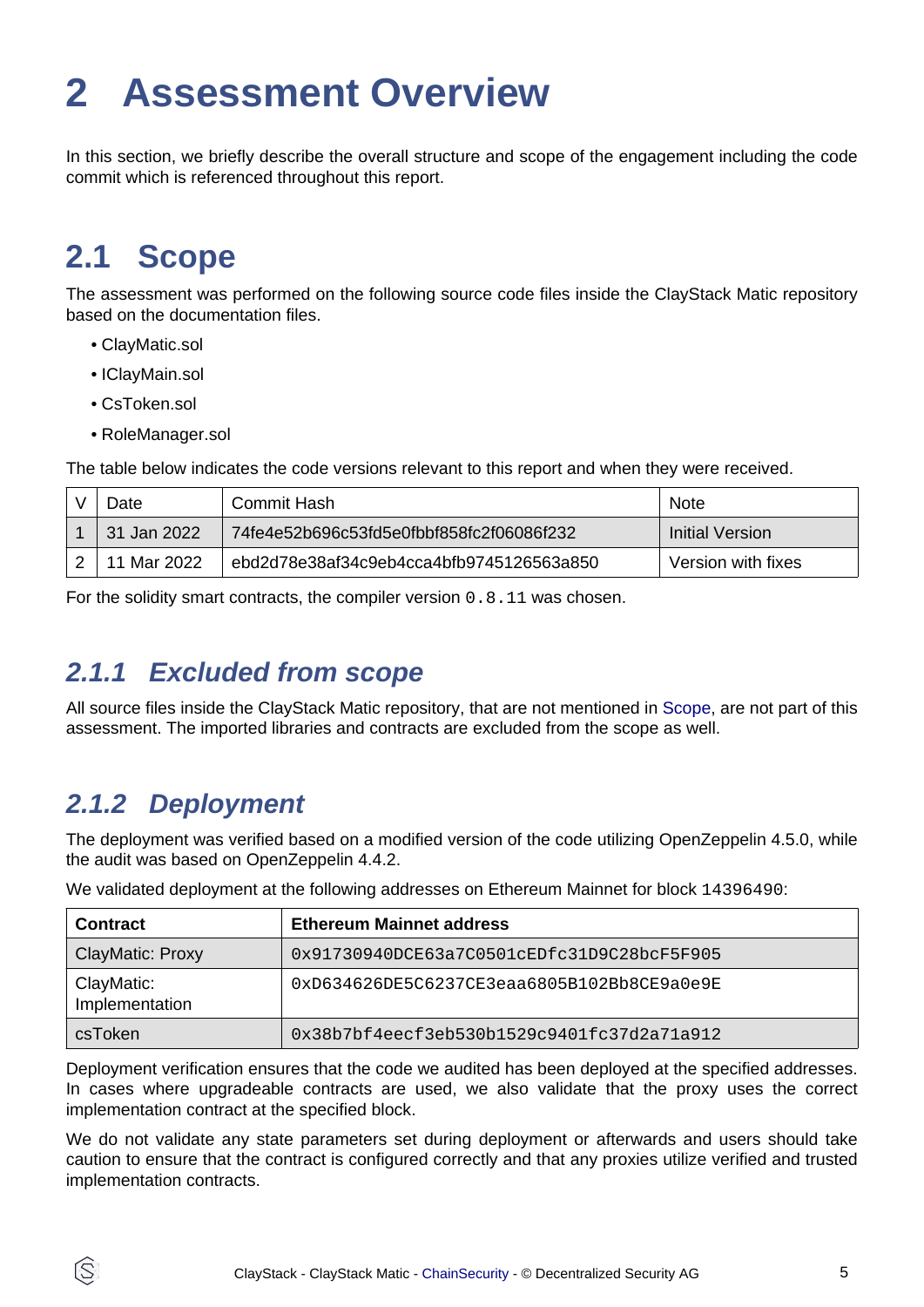## **2.2 System Overview**

This system overview describes the initially received version ((Version 1)) of the contracts as defined in the [Assessment Overview](#page-4-2).

Furthermore, in the findings section we have added a version icon to each of the findings to increase the readability of the report.

ClayStack offers a central pool for clients to stake their MATIC tokens across many different validators. Users can deposit tokens into the pool and later withdraw them. The system itself then stakes the deposited tokens in the validators. It can be configured to distribute the tokens in varying proportions between the different validators. Some tokens are left in the contract so they can be instantly withdrawn. Users can also withdraw normally, in which case an order is placed at one or more validators and are subject to their unbonding period. Once this period is over, the user can claim their tokens to receive them.

The rewards are not calculated at every operation, instead the autobalance function should be called at regular intervals. ClayStack states they will do so regularly, but users could also do so themselves. There are different fees for deposits, withdrawals, instant withdrawals, and a portion of the staking rewards are kept for the system as well.

The system is administrated by a timelock contract which can make changes such as adding validator nodes, changing the distribution of staked tokens across the validators, setting the proportion of tokens which should be kept liquid for instant withdrawals, setting the various fees, and setting the vault which collects the fees.

The contract is also upgradable through a timelock.

Smaller, less impactful changes can be made by users with the CS\_SERVICE\_ROLE permissions. They can migrate staked funds between validators, deactivate nodes without any staked funds, set a deposit limit, set a change limit for the exchange rate, set a maximum percentage which can be withdrawn from a single node, set a maximum number of nodes which can be withdrawn from, enable or disable slashing protection, set the over-staking threshold, and pause or unpause the contract. Note that in its current state, pausing the contract prevents any funds from being withdrawn.

The staking happens in a round-robin style, based on a points system to decide which node gets what proportion of the staked funds. Each node is assigned a points value, and it should receive funds proportional to its points value relative to the total number of points. In the round robin system, each node in turn receives an amount of funds which brings them to the correct proportion. This means if a node already has too many tokens, it will not receive any, or if it has too few, it could receive all of them. If there would only be a small amount (defined by the over-staking threshold) of tokens left over for the next node, it will be added to the current one instead. Thus, in the long term the system should converge to a distribution of staked tokens proportional to the points of each node. The next staking round robin will start with the last node that received tokens.

The unstaking occurs in a similar fashion, but in reverse order. The round-robin goes through each node in turn and unstakes tokens up to a limit, defined by maxWithdrawNodePercentage. However, one can't withdraw from more than maxNodesToWithdraw different nodes. The unstaked tokens can't be withdrawn until the unbonding period of the validators is up. The order IDs of the unbonding orders are given to the user, which they can use to claim the tokens once they can be withdrawn.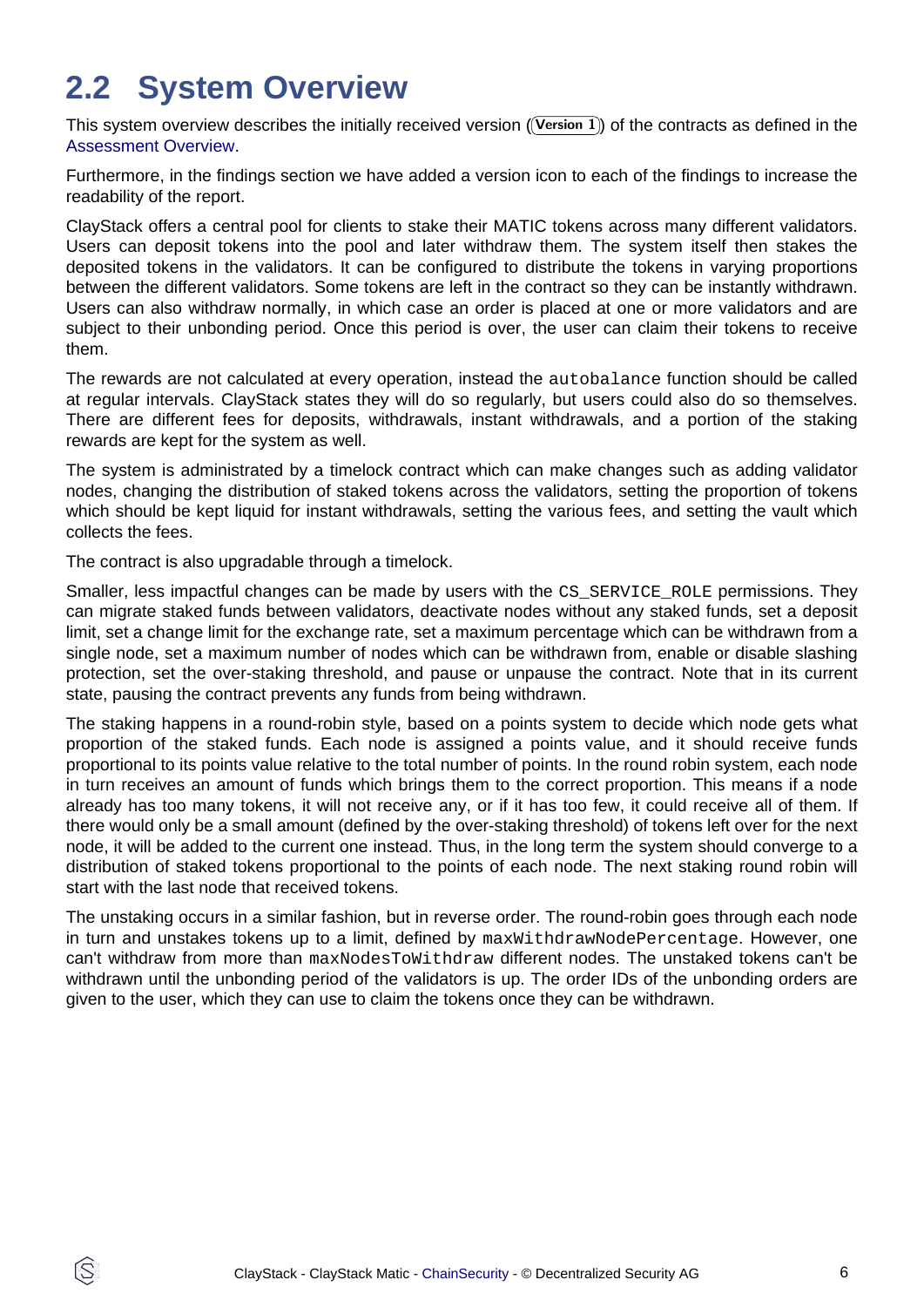# <span id="page-6-0"></span>**3 Limitations and use of report**

Security assessments cannot uncover all existing vulnerabilities; even an assessment in which no vulnerabilities are found is not a guarantee of a secure system. However, code assessments enable the discovery of vulnerabilities that were overlooked during development and areas where additional security measures are necessary. In most cases, applications are either fully protected against a certain type of attack, or they are completely unprotected against it. Some of the issues may affect the entire application, while some lack protection only in certain areas. This is why we carry out a source code assessment aimed at determining all locations that need to be fixed. Within the customer-determined time frame, ChainSecurity has performed an assessment in order to discover as many vulnerabilities as possible.

The focus of our assessment was limited to the code parts defined in the engagement letter. We assessed whether the project follows the provided specifications. These assessments are based on the provided threat model and trust assumptions. We draw attention to the fact that due to inherent limitations in any software development process and software product, an inherent risk exists that even major failures or malfunctions can remain undetected. Further uncertainties exist in any software product or application used during the development, which itself cannot be free from any error or failures. These preconditions can have an impact on the system's code and/or functions and/or operation. We did not assess the underlying third-party infrastructure which adds further inherent risks as we rely on the correct execution of the included third-party technology stack itself. Report readers should also take into account that over the life cycle of any software, changes to the product itself or to the environment in which it is operated can have an impact leading to operational behaviors other than those initially determined in the business specification.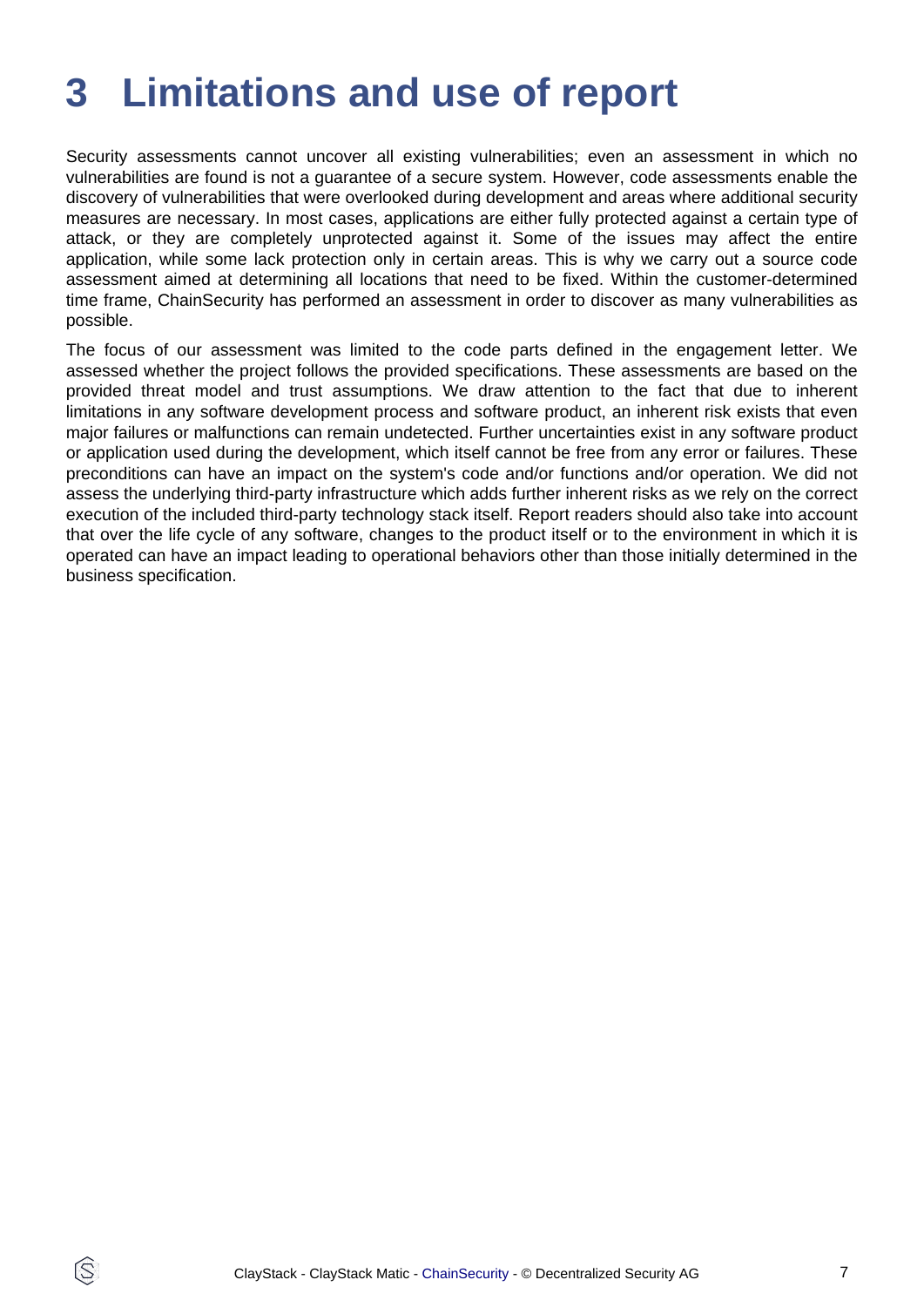# <span id="page-7-0"></span>**4 Terminology**

ĺS

For the purpose of this assessment, we adopt the following terminology. To classify the severity of our findings, we determine the likelihood and impact (according to the CVSS risk rating methodology).

- Likelihood represents the likelihood of a finding to be triggered or exploited in practice
- Impact specifies the technical and business-related consequences of a finding
- Severity is derived based on the likelihood and the impact

We categorize the findings into four distinct categories, depending on their severity. These severities are derived from the likelihood and the impact using the following table, following a standard risk assessment procedure.

| <b>Likelihood</b> | <b>Impact</b>   |        |               |
|-------------------|-----------------|--------|---------------|
|                   | High            | Medium | Low           |
| High              | <b>Critical</b> | High   | <b>Medium</b> |
| Medium            | (High)          | Medium | Low           |
| Low               | <b>Medium</b>   | Low    | Low           |

As seen in the table above, findings that have both a high likelihood and a high impact are classified as critical. Intuitively, such findings are likely to be triggered and cause significant disruption. Overall, the severity correlates with the associated risk. However, every finding's risk should always be closely checked, regardless of severity.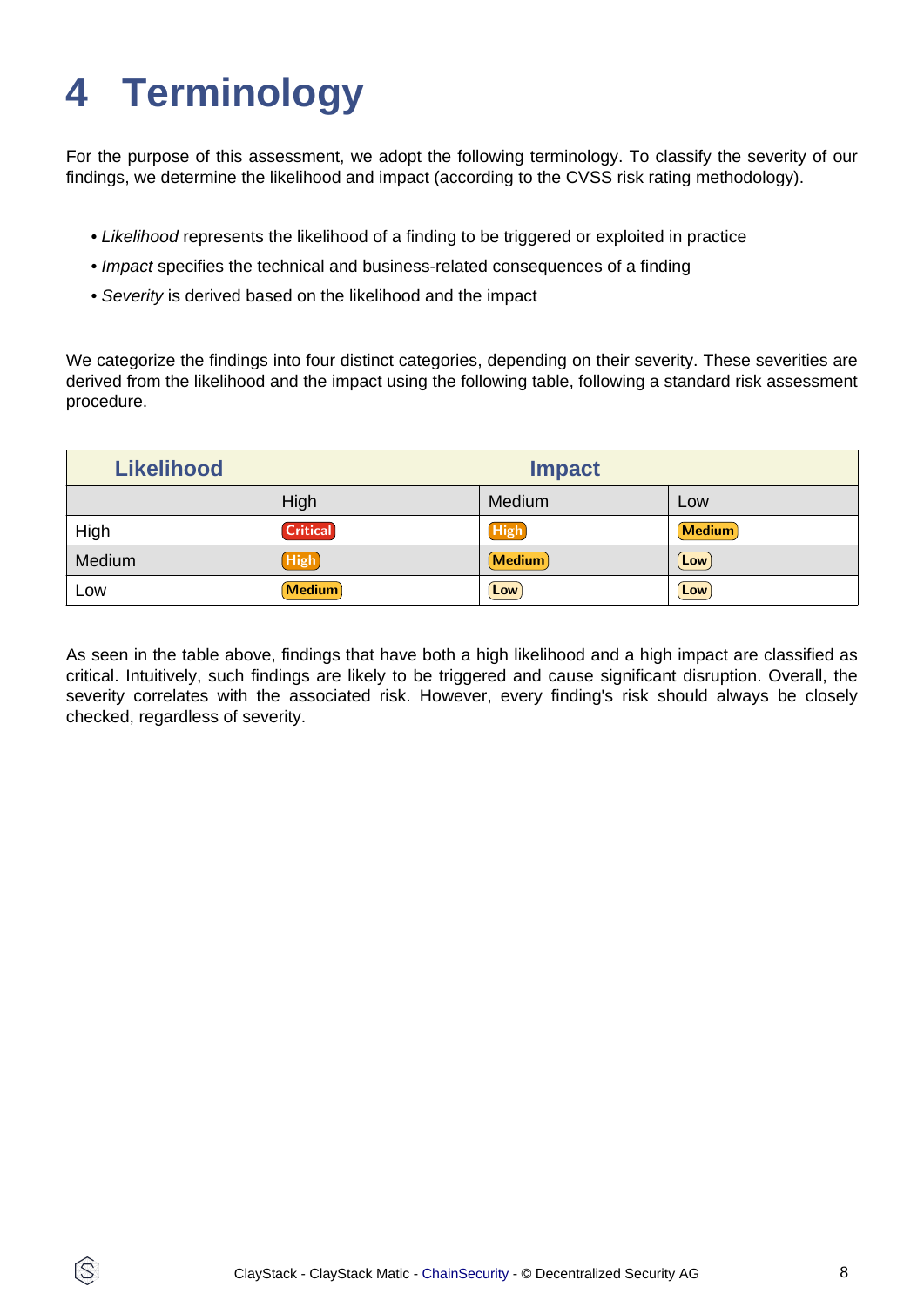# <span id="page-8-1"></span><span id="page-8-0"></span>**5 Findings**

Q

In this section, we describe any open findings. Findings that have been resolved have been moved to the [Resolved Findings](#page-9-1) section. The findings are split into these different categories:

- Security : Related to vulnerabilities that could be exploited by malicious actors
- Design : Architectural shortcomings and design inefficiencies
- Correctness : Mismatches between specification and implementation

Below we provide a numerical overview of the identified findings, split up by their severity.

| <b>Critical</b> -Severity Findings | U |
|------------------------------------|---|
| <b>High-Severity Findings</b>      |   |
| <b>Medium</b> -Severity Findings   |   |
| (Low)-Severity Findings            |   |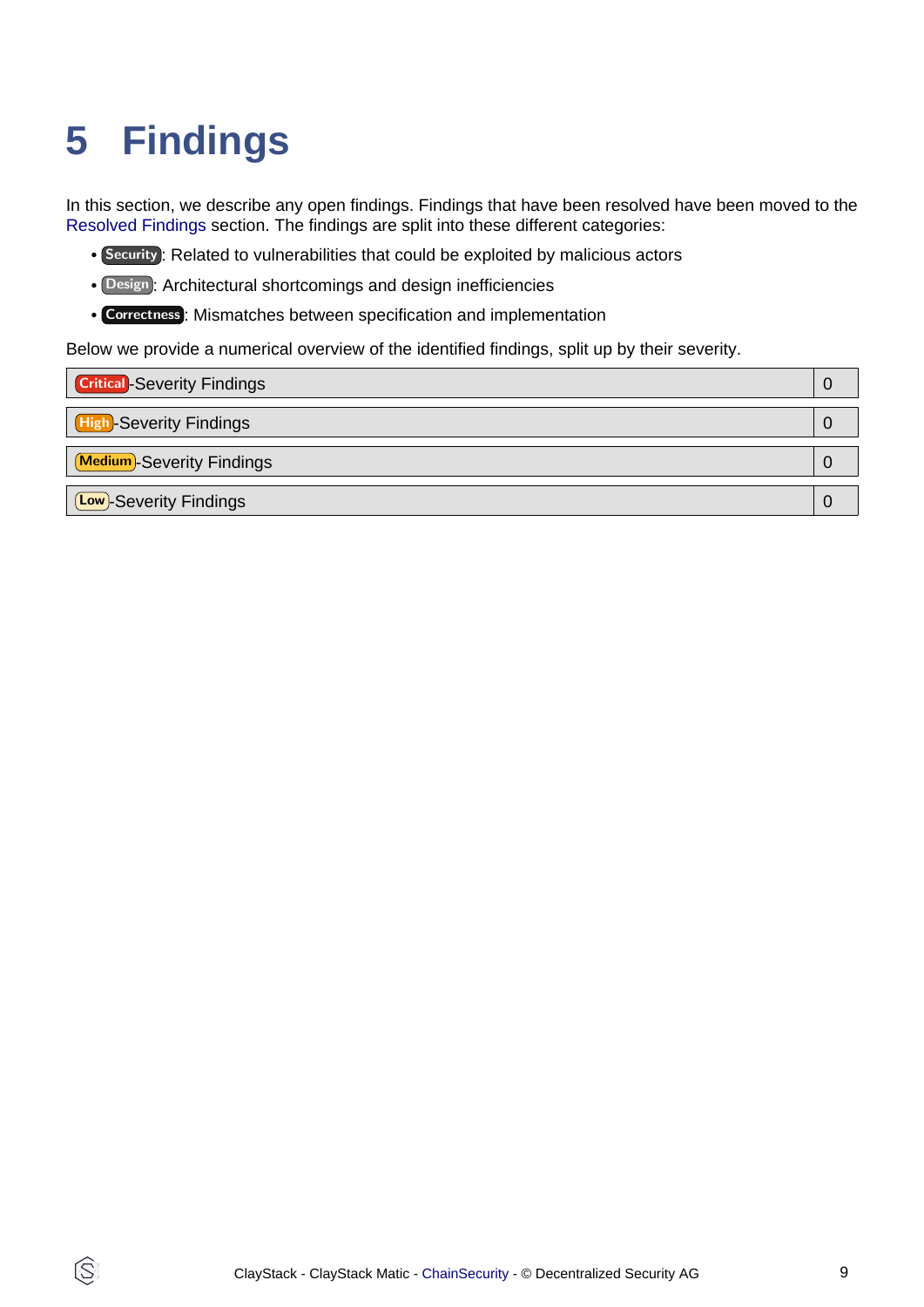# <span id="page-9-1"></span><span id="page-9-0"></span>**6 Resolved Findings**

Here, we list findings that have been resolved during the course of the engagement. Their categories are explained in the [Findings](#page-8-1) section.

Below we provide a numerical overview of the identified findings, split up by their severity.

| <b>Critical</b> -Severity Findings |    |
|------------------------------------|----|
| <b>High-Severity Findings</b>      |    |
| <b>Medium</b> -Severity Findings   |    |
| <b>Low</b> -Severity Findings      | 12 |

- [Incorrect Permissions](#page-9-2) Specification Changed
- [Inefficient Modifier](#page-10-0) Code Corrected
- [Logic Contract](#page-10-1) Code Corrected
- [Missing Check](#page-10-2) Code Corrected
- [Missing whenNotPaused in Migrate Delegation](#page-11-0) Code Corrected
- [No Limit On Withdrawal and Deposit Fee Amounts](#page-11-1) Code Corrected
- [Possible Underflow](#page-11-2) Code Corrected
- [Reuse balanceOf Result When Possible](#page-12-0) Code Corrected
- [Staking Issues](#page-12-1) Code Corrected
- **[Storage Operations in Loops](#page-12-2) Code Corrected**
- [Validator Contract Check Not Strict Enough](#page-13-0) Code Corrected
- [Wrong Variable Logged](#page-13-1) Code Corrected

### <span id="page-9-2"></span>**6.1 Incorrect Permissions**

### Correctness **Low Version 1** Specification Changed

The setDefaultLiquidity function has a doc comment which states it should only be callable with the TIMELOCK\_ROLE. However, the implementation checks if the caller has the CS\_SERVICE\_ROLE.

```
/**
\star * @notice Only `TIMELOCK_ROLE` callable.
* ...
  */
function setDefaultLiquidity(uint256 value) external onlyRole(CS SERVICE ROLE) {
    require(value < PERCENTAGE_BASE, "CMO06");
    defaultLiquidity = value;}
```
#### **Specification Changed:**

ÍŠ

The doc comment was changed to specify the function to be only callable with the CS\_SERVICE\_ROLE.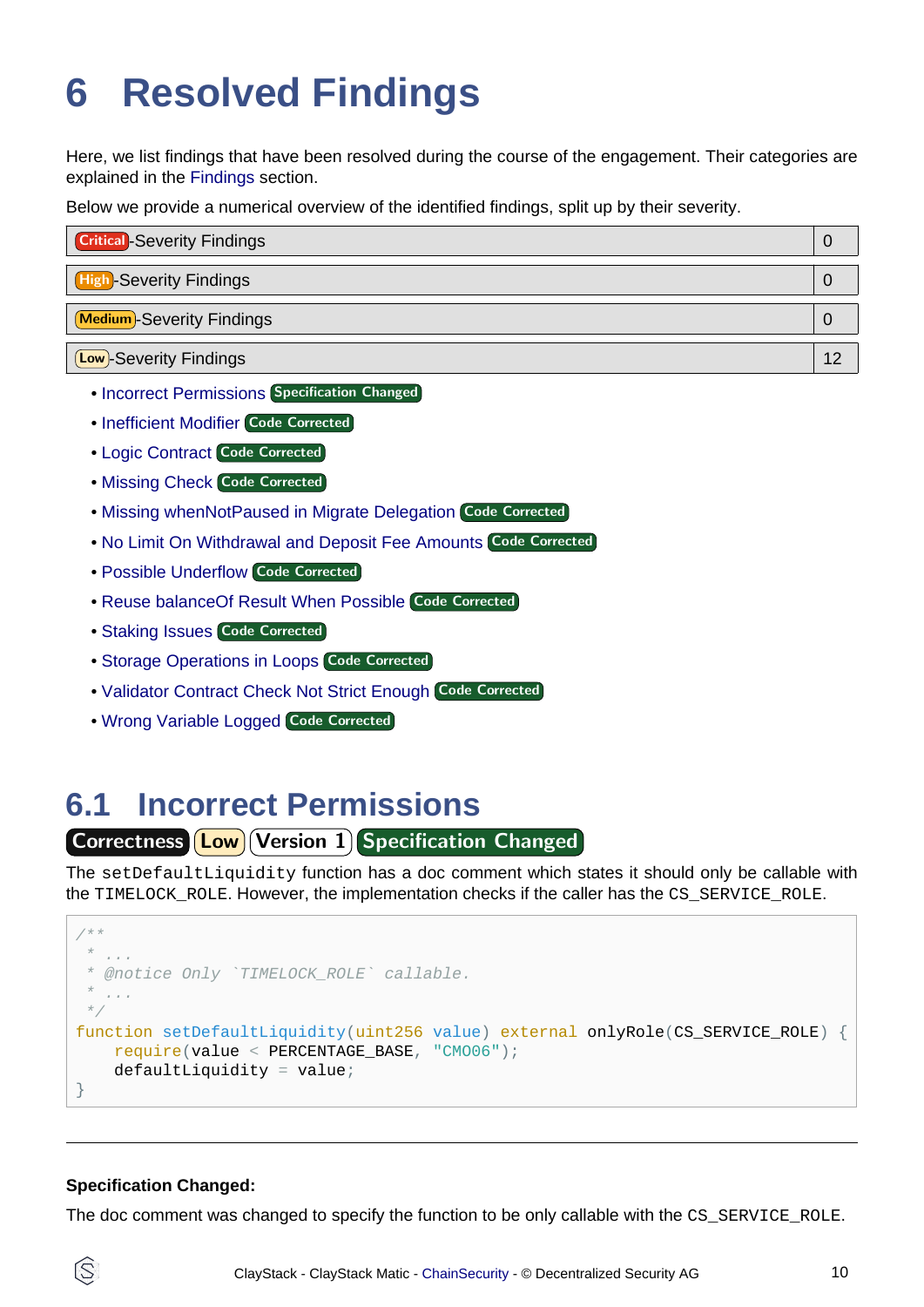### <span id="page-10-0"></span>**6.2 Inefficient Modifier**

Design **Low** Version 1 Code Corrected

The CsToken contract makes use of the onlyClayMain modifier, which needs to know what the address of the ClayMatic contract is. Instead of implementing a storage value that can only be set once, an immutable variable could be used. This would also be far more gas-efficient, since immutable variables do not incur storage reads.

#### **Code corrected:**

The storage variable was made immutable and the onlyOnce modifier removed.

## <span id="page-10-1"></span>**6.3 Logic Contract** Security **Low** Version 1 Code Corrected

The ClayMatic and RoleManager contracts have problems with their UUPS logic contracts:

- 1. The initialize function is unprotected on the logic contracts.
- 2. The upgradeTo function overrides the UUPSUpgradeable function, but does not use the onlyProxy modifier.

Since there are no unprotected delegateCalls available, the effect of these problems is limited. But one can set the storage variables of logic contracts to any values. Consider using onlyProxy for functions that shouldn't be called on logic contracts directly.

#### **Code corrected:**

The onlyProxy modifier was added to the initialize and upgradeTo functions.

### <span id="page-10-2"></span>**6.4 Missing Check** Correctness [Low] Version 1 Code Corrected

The comment on the function setMaxWithdrawNodePercentage states:



However, there is no check to make sure value is not equal to zero.

#### **Code corrected:**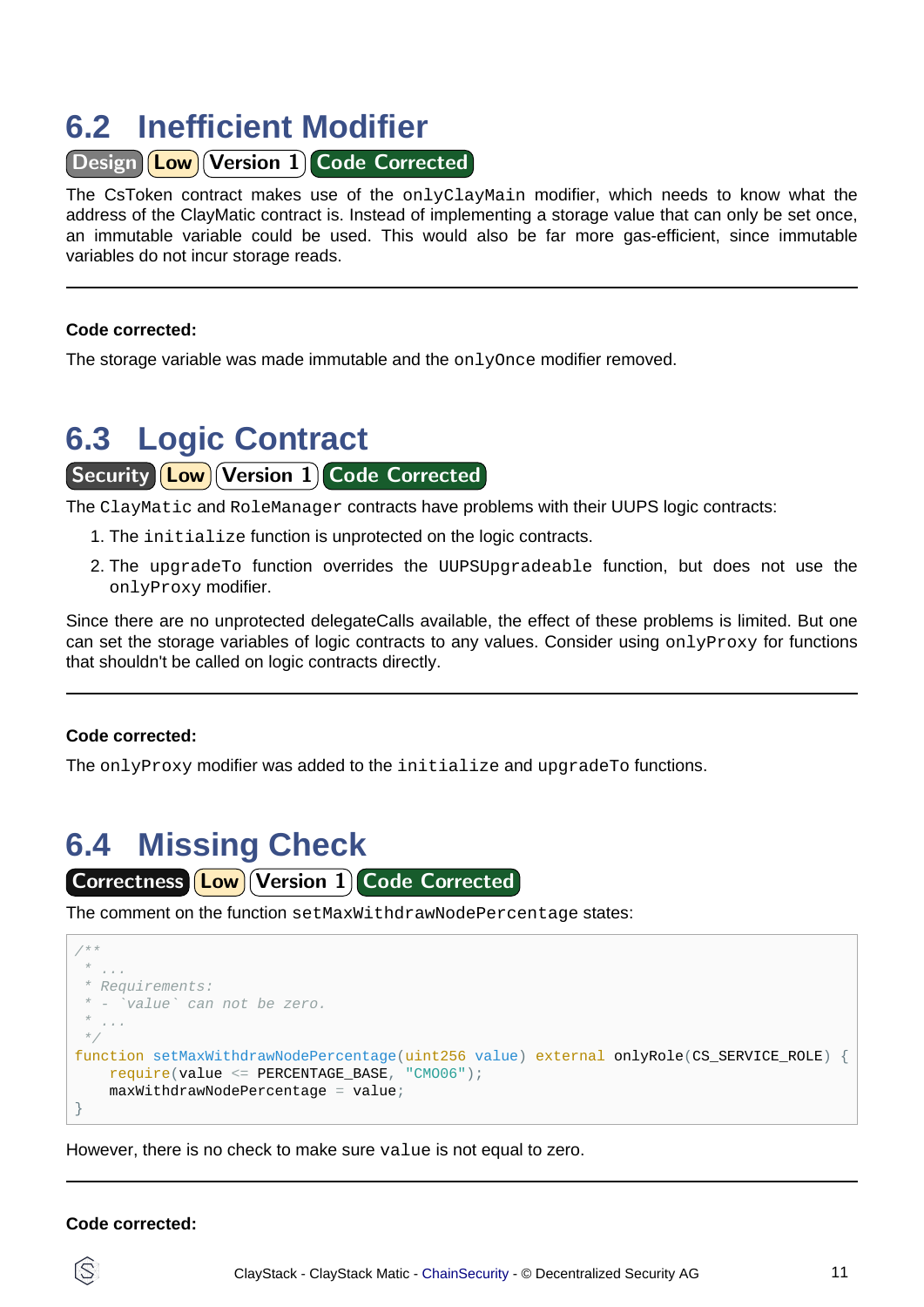## <span id="page-11-0"></span>**6.5 Missing** whenNotPaused **in Migrate Delegation**

Design **Low** Version 1 Code Corrected

All balance affecting functions have the whenNotPaused modifier applied except for migrateDelegation, this seems like an oversight if pause is meant to be used in emergency or upgrade situations where critical contract state should not change in between upgrades.

### **Code corrected:**

The whenNotPaused modifier was added to the migrateDelegation function.

## <span id="page-11-1"></span>**6.6 No Limit On Withdrawal and Deposit Fee Amounts**

Design **Low** Version 1 Code Corrected

There is currently no limit on any fee amounts besides being below 100%, but this should not be the case from both a trust and correctness perspective. The holder of TIMELOCK\_ROLE could set instant or regular withdrawal fees to 100% to prevent anyone from withdrawing, or increase deposit fee to 100% to basically prevent anyone from staking any more funds without losing them all, effectively disabling those functions in a round-about way.

Consider setting hard limits in the contract beyond which fees cannot be raised without a total contract upgrade.

#### **Code corrected:**

Maximum values were added to all fee types.

### <span id="page-11-2"></span>**6.7 Possible Underflow**

Correctness **Low** Version 1 Code Corrected

In the function balanced the following check is done:

```
uint256 stakingFlow = (underlyingToken.balanceOf(address(this)) + funds.stakedDeposit) / 1e10;
require(stakingFlow - 1e6 <= userFlow && userFlow <= stakingFlow + 1e6, "CMB01");
```
However, if underlyingToken.balanceOf(address(this)) + funds.stakedDeposit is less than 1e16, this will result in an underflow and revert, despite not necessarily being an invalid state.

#### **Code corrected:**

The code was refactored so the underflow is no longer possible.

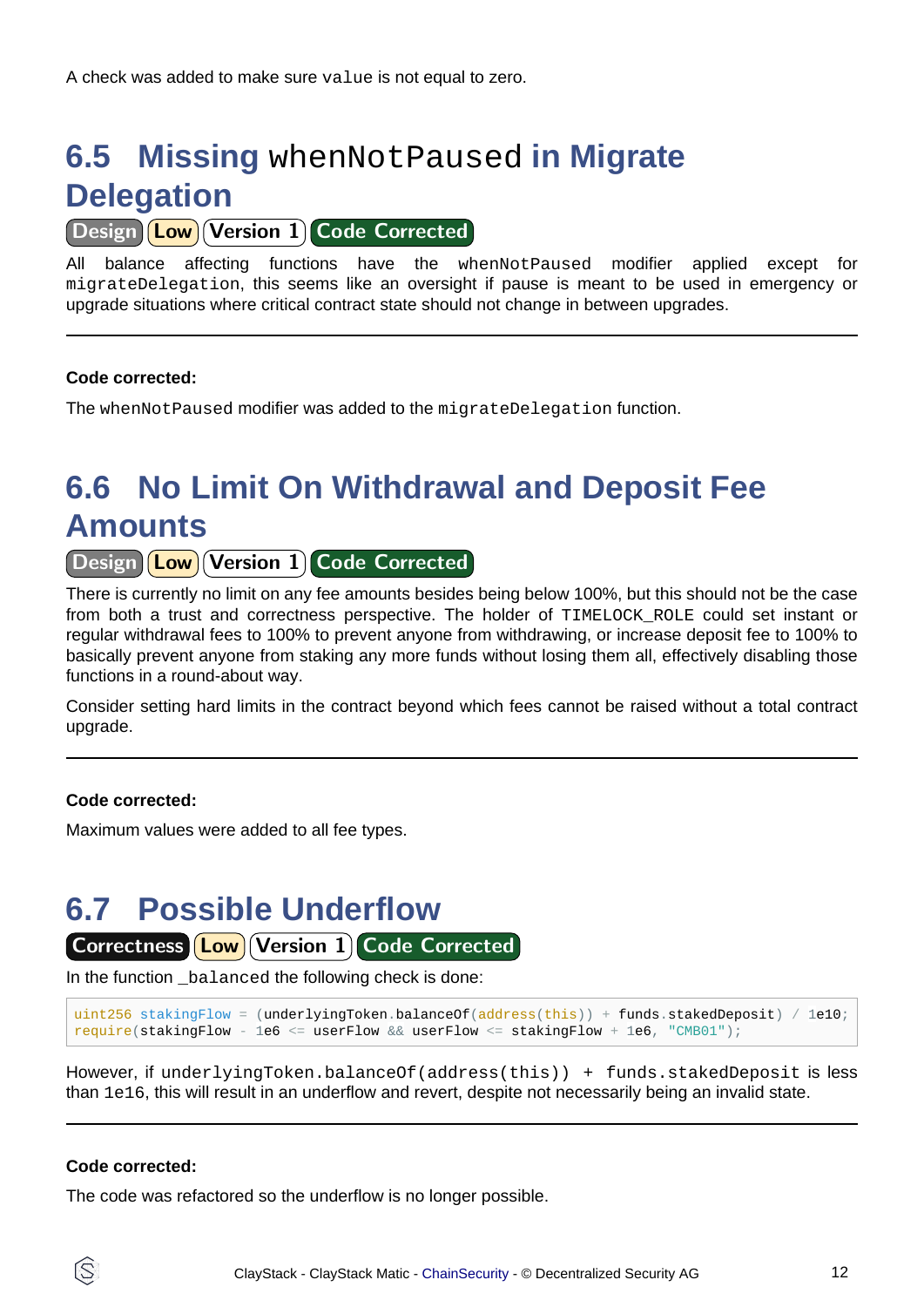### <span id="page-12-0"></span>**6.8 Reuse** balanceOf **Result When Possible**

Design Low Version 1 Code Corrected

There are various functions which call underlyingToken.balanceOf(address(this)) multiple times. While in some cases, the balance does change and the additional cross-contract call is necessary, in others it is not. Therefore, the redundant calls could be omitted to save gas.

- 1. In autoBalance and balanced, the balance of the contract is queried twice without any balance change in between.
- 2. In sequentiallyStake, the balance of the contract is queried once per loop iteration. While the balance can change between iterations, it may instead be possible to check that the balance is greater than the total amount to stake, rather than checking individually for each staking operation.

#### **Code corrected:**

- 1. The mentioned functions were updated to query the balance only once.
- 2. The total amount to stake is now compared to the balance at the start of the function, instead of once per loop iteration.

### <span id="page-12-1"></span>**6.9 Staking Issues**

### Design **Low** Version 1 Code Corrected

When autobalance is run, if the additional amount to stake is consistently smaller than the overStakingThreshold, the same validator will be chosen every time. This is because the activeStakingNode does not change if only the first node is used. Thus, the amounts staked per validator will not converge if the amounts to stake per balancing operation are consistently below overStakingThreshold.

### **Code corrected:**

S

The activeStakingNode is now advanced by one position at the end of the function to avoid the mentioned issue.

### <span id="page-12-2"></span>**6.10 Storage Operations in Loops**

### Design **Low** Version 1 Code Corrected

Many different functions contain loops which access storage variables. Rather than reading a storage variable once per loop iteration, it is more gas-efficient to read it once before the loop and cache the value in a local variable.

There are also loops which write to storage variables. Again, rather than writing to storage directly in the loop, it's more gas-efficient to write to a local variable and move the final value to storage after the loop.

These optimizations can be applied in the following functions:

1. In the function claim, the value withdrawOrders[msg.sender] can be stored in a variable outside the loop and reused.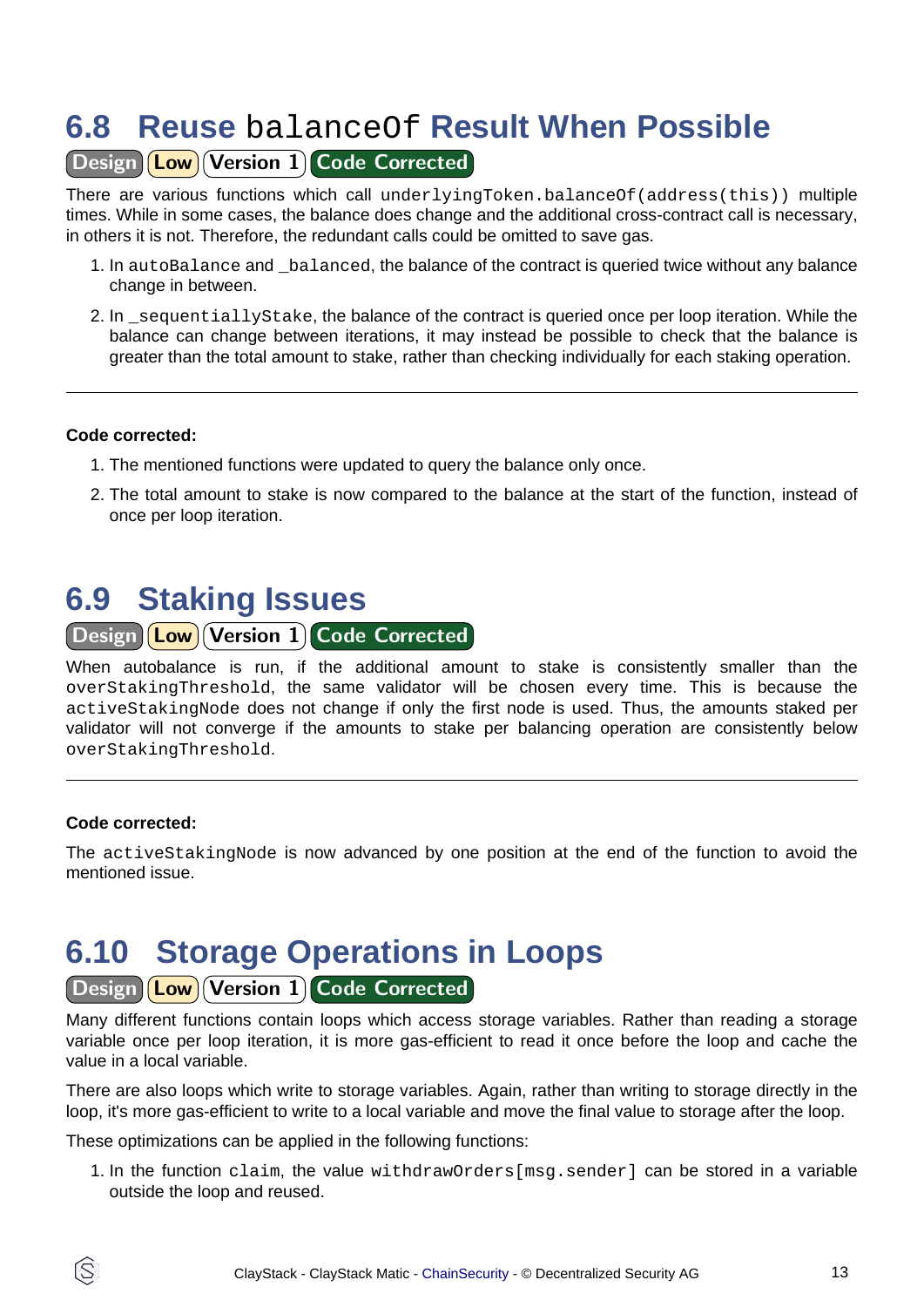- 2. In getMaxWithdrawAmountCs, the storage values maxNodesToWithdraw and maxWithdrawNodePercentage can be cached.
- 3. In \_sequentiallyStake, the number of storage writes to activeStakingNode and funds.stakedDeposit can be reduced significantly. Additionally, the values totalPoints, overStakingThreshold, stakeManager and underlyingToken could be cached. Note that it may not be possible to apply all these optimizations without causing a "Stack too deep" compilation error.
- 4. In \_sequentiallyUnstake, the number of writes to activeUnstakingNode can be reduced. The values of maxNodesToWithdraw and maxWithdrawNodePercentage can be cached to reduce storage reading operations.
- 5. In qetMaxWithdrawAmount, the values of maxWithdrawNodePercentage and maxNodesToWithdraw can be cached.
- 6. In addNodes, the number of writes to totalPoints can be reduced by calculating the value in a local variable and writing to storage after the loop. Similarly, a local variable could be introduced to hold the value of count Staking Nodes and the final value written back only at the end. Lastly, stakeManager could be cached so it only has to be read once before the loop.
- 7. In autoBalance, updatedStaked, isNodeActive and updateNodePoints, the value of activeNodes.length can be stored locally to reduce storage reads.

#### **Code corrected:**

The suggested changes were made. In the case of \_sequentiallyUnstake, maxNodesToWithdraw was not cached due to the "Stack too deep" compilation error.

## <span id="page-13-0"></span>**6.11 Validator Contract Check Not Strict Enough**

Correctness **Low Version 1 Code Corrected** 

Inside of ClayMatic.addNodes, the validity of a validator is checked in the following way:

```
require(stakeManager.isValidator(val.validatorId()) && !val.locked(), "CMO10");
```
Both values validated against are sourced from the supplied contract which could just be a malicious contract lying about being a validator. A check with stronger correctness would be to require that the following is true:

```
stakeManager.getValidatorContract(validatorId) == val
```
This would prevent adding an invalid validator contract by mistake.

#### **Code corrected:**

The suggested check was implemented.

### <span id="page-13-1"></span>**6.12 Wrong Variable Logged** Correctness **Low** Version 1 Code Corrected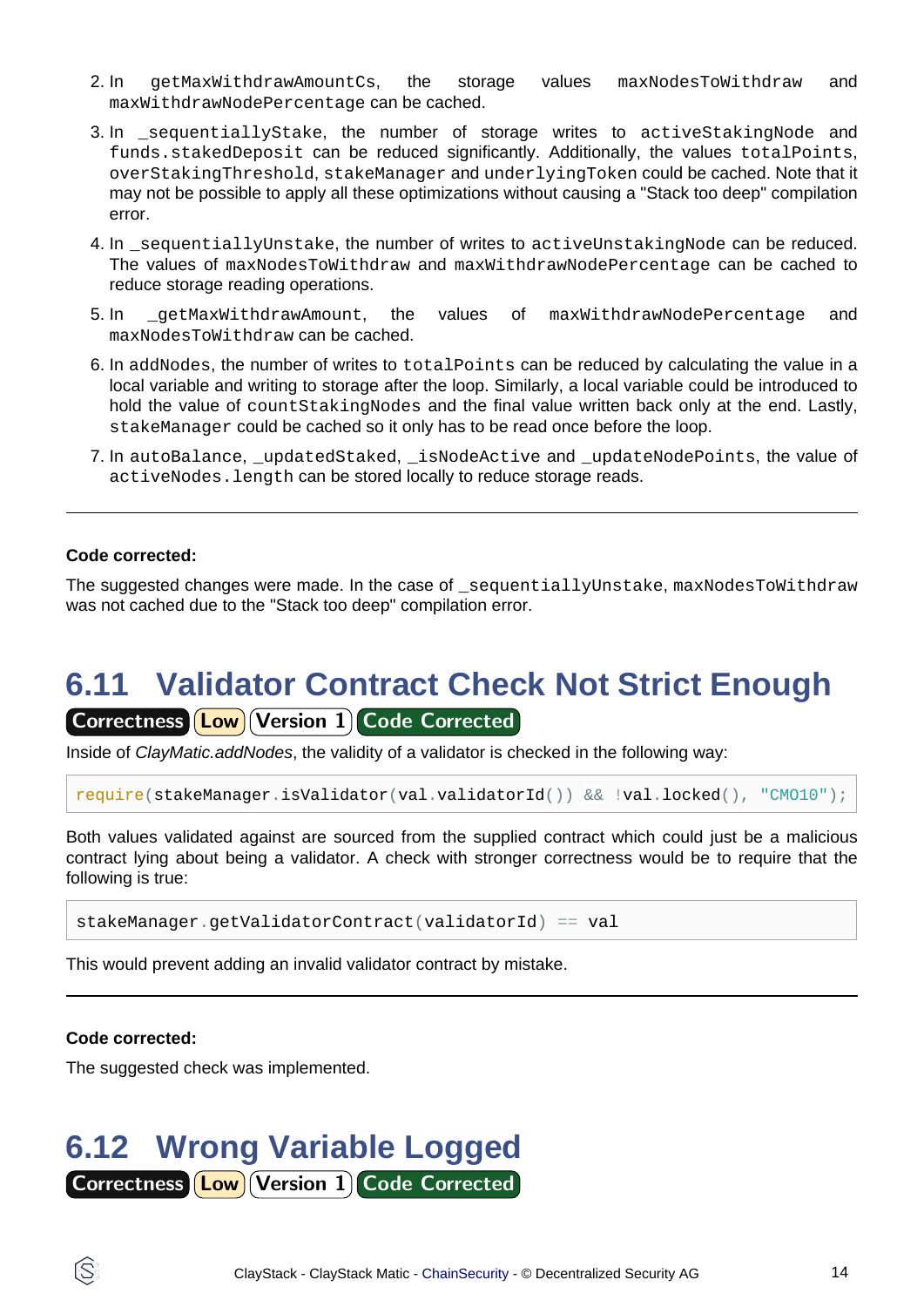In the autoBalance function, any accrued fees are transferred to the vault. Additionally, an event is emitted to log the transferred fees. However, the wrong variable is used for the event so the emitted value will always be zero.

```
if (funds.accruedFees != 0) {
    uint256 accruedFees = funds.accruedFees;
    funds.accruedFees = 0;
    underlyingToken.safeTransfer(vaultManager, accruedFees);
     emit LogTransferVault(vaultManager, funds.accruedFees);
}
```
#### **Code corrected:**

The correct variable is now used to log the event.

## **6.13 Consider Using Modifiers for** *\_Balanced* **and** \_updateBalance **Functionality**

### **Note Version 1 Code Corrected**

The calls to *balanced* and *updateBalance* could be more cleanly implemented via a modifier like the following:

```
modifier enforceAndUpdateBalance {
 _updateBalance();
 \overline{\phantom{a}} ;
 _balanced();
}
```
It would prevent needing to manually ensure both are called, in the right order and priority, in any future update to the code and simply enforce the presence of this modifier on the relevant functions.

#### **Code corrected:**

The suggested modifier was introduced and applied to all relevant functions.

## **6.14 Unnecessary Require**

### **Note Version 1 Code Corrected**

In the claim function, the following require statement is unnecessary:

```
require(amountAvailable >= userAmount + payableFee, "CMC02");
```
The value of userAmount is essentially calculated as receivedAmount - payableFee. The current balance (amountAvailable) cannot be smaller than the amount received, therefore this check will never fail.